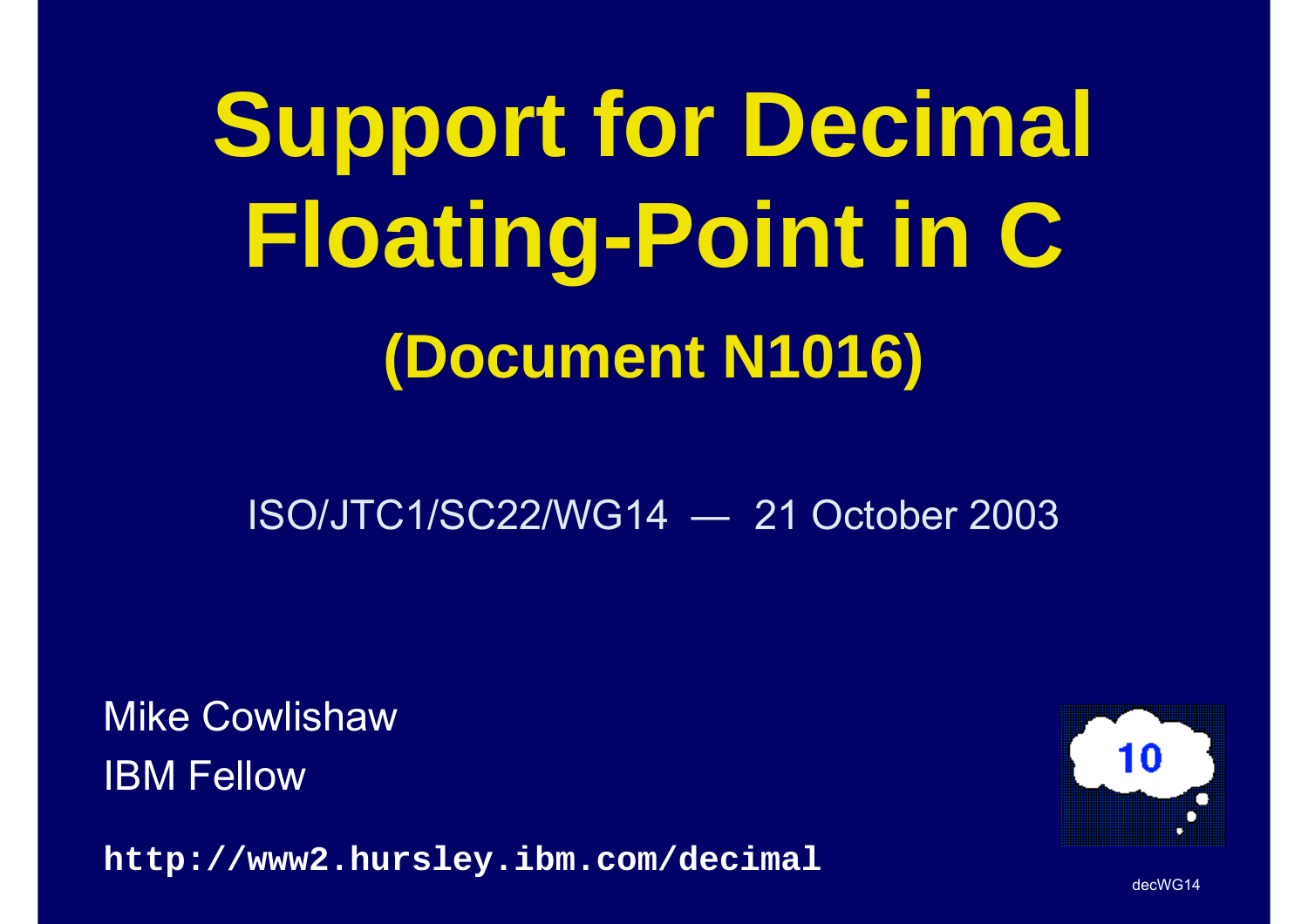

- • Why decimal arithmetic is increasingly important
- •Why hardware support is being built
- •The agreed IEEE 754R decimal types
- •Summary of proposed C support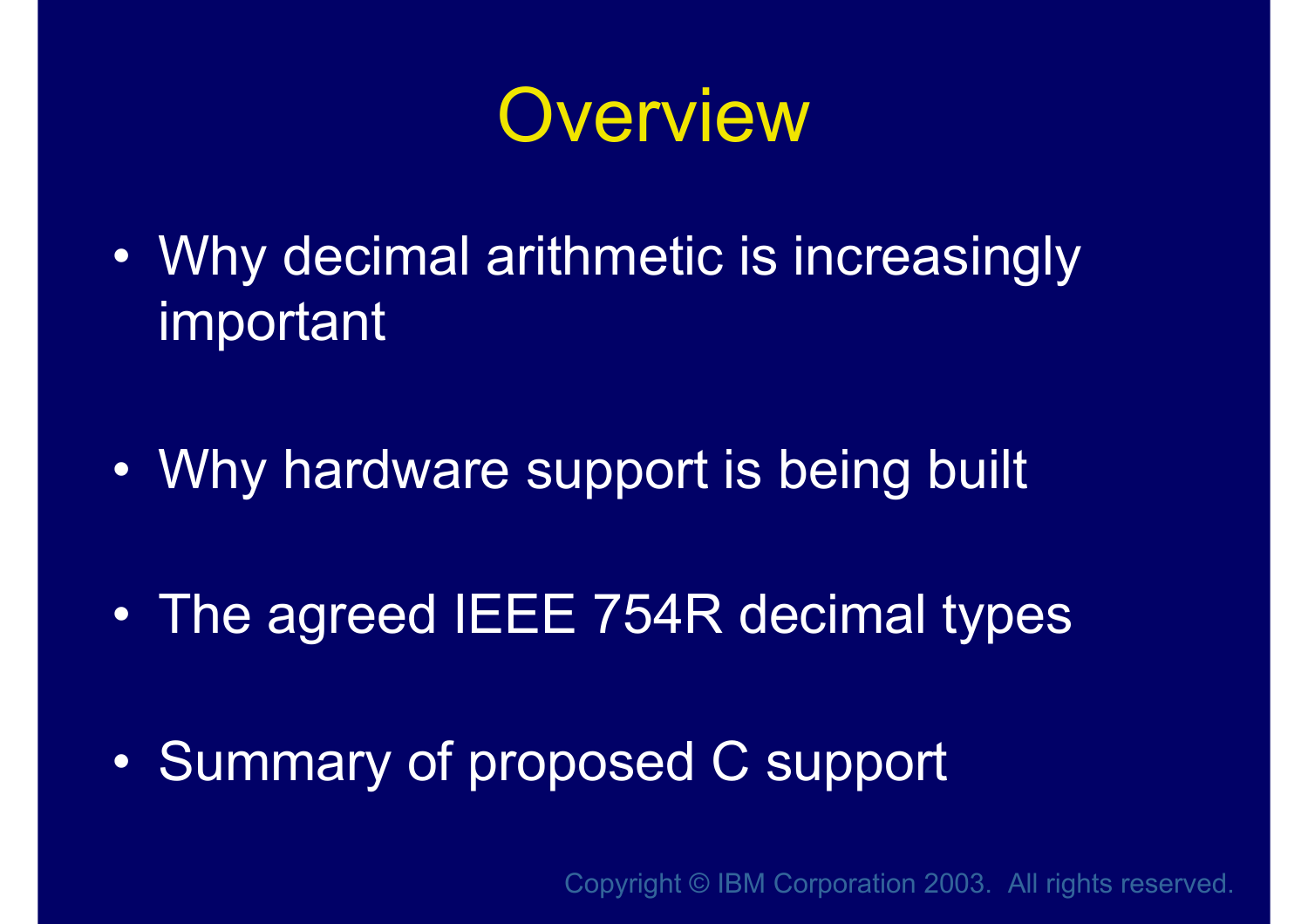# Origins of decimal arithmetic

- • Decimal (base 10) arithmetic has been used for thousands of years
- • Algorism (Indo-Arabic place value system) in use since 800 AD
- • Many early computers were decimal

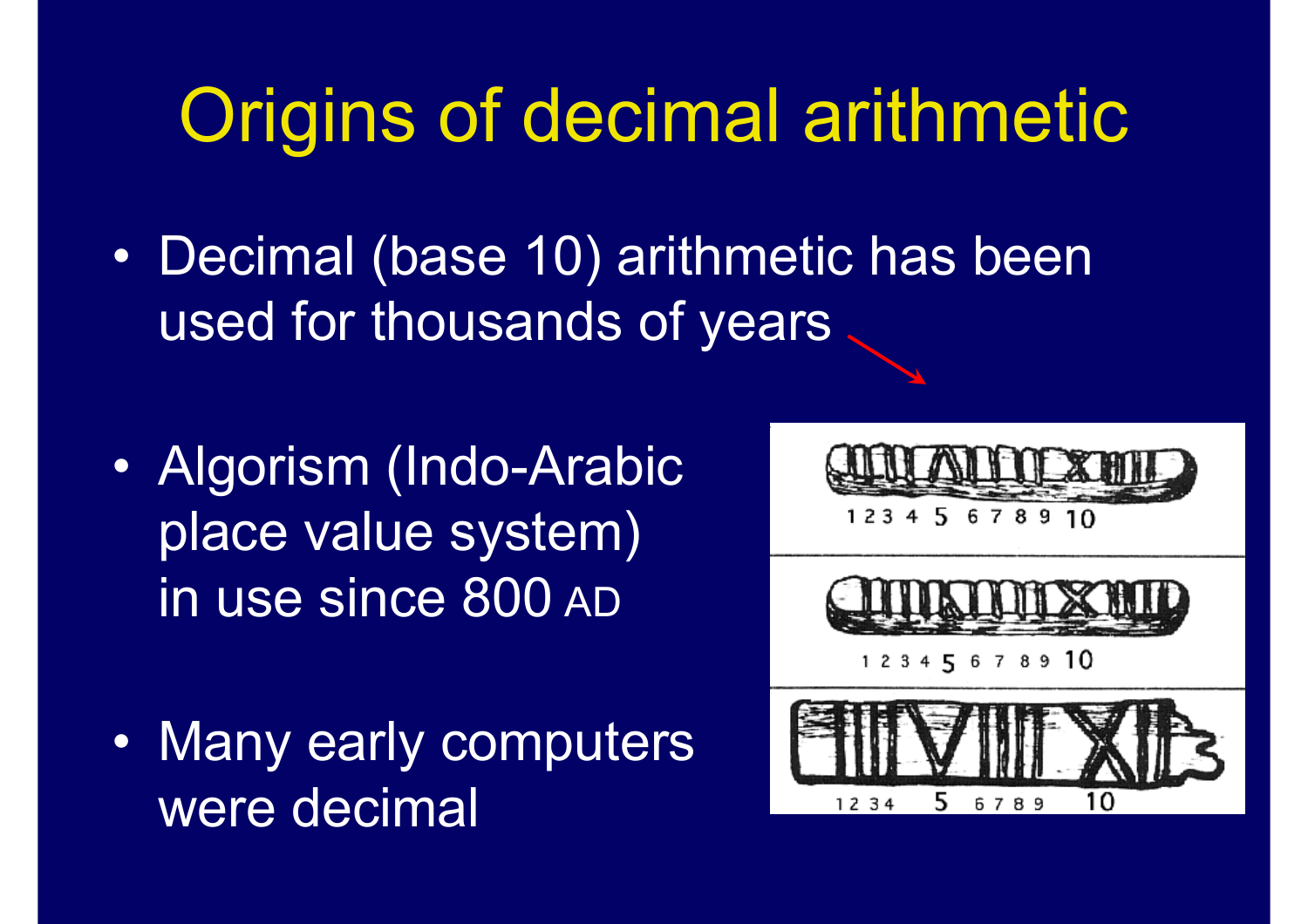## Decimal computation today

- • Pervasive in financial, commercial, and human-centric applications **Hart Communication** often a legal requirement
- •Benchmarks do not reflect actual use
- • 55% of numeric data in databases are decimal (and a further 43% integers)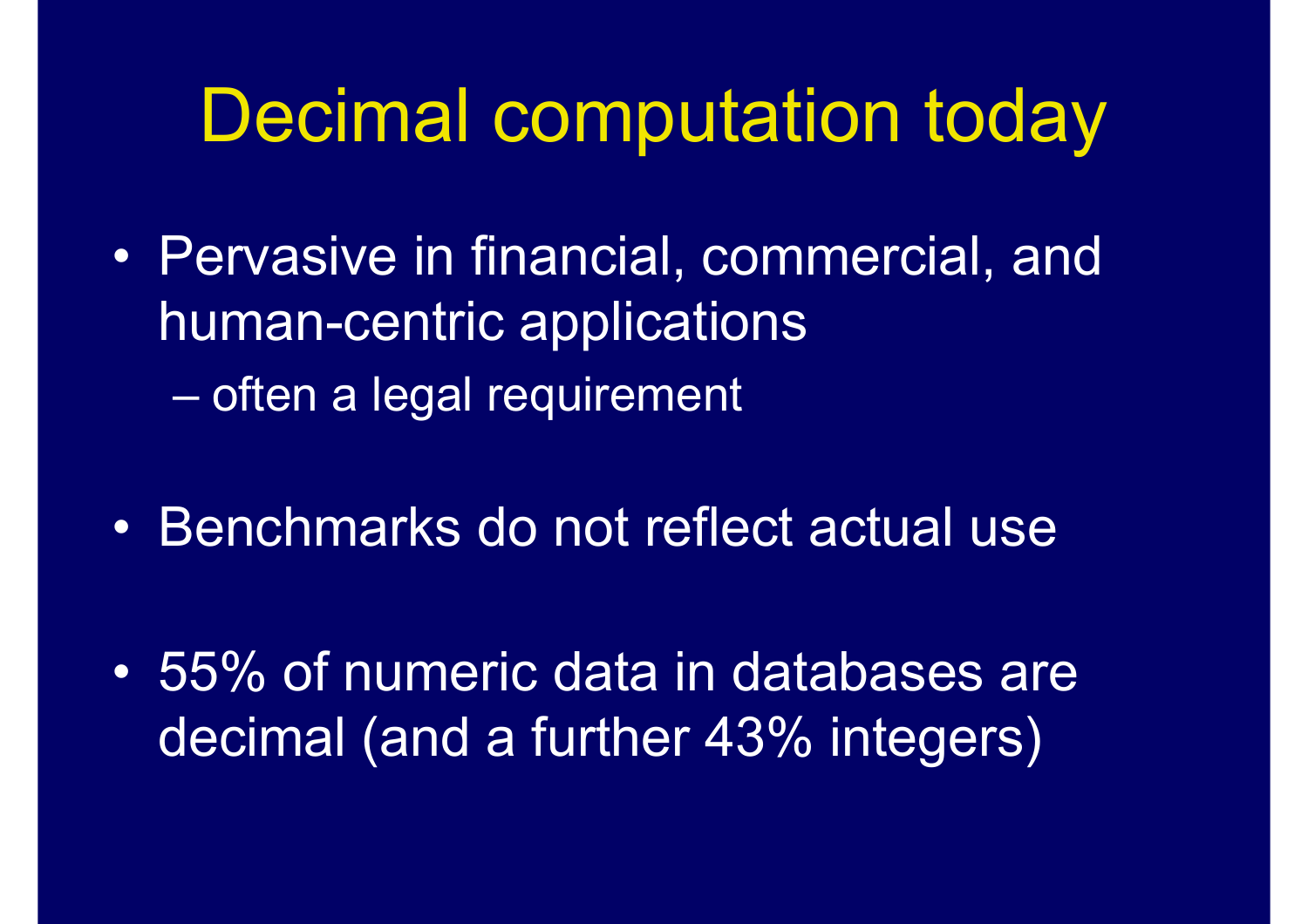# Why floating-point?

- • Traditional integer arithmetic with 'manual' scaling is awkward and error-prone
- $\bullet$  Floating-point is increasingly necessary – division and exponentiation
	- –interest calculated daily
	- –telephone calls priced by the second
	- **Hart Communication** taxes more finely specified
	- –financial analysis, statistics, *etc.*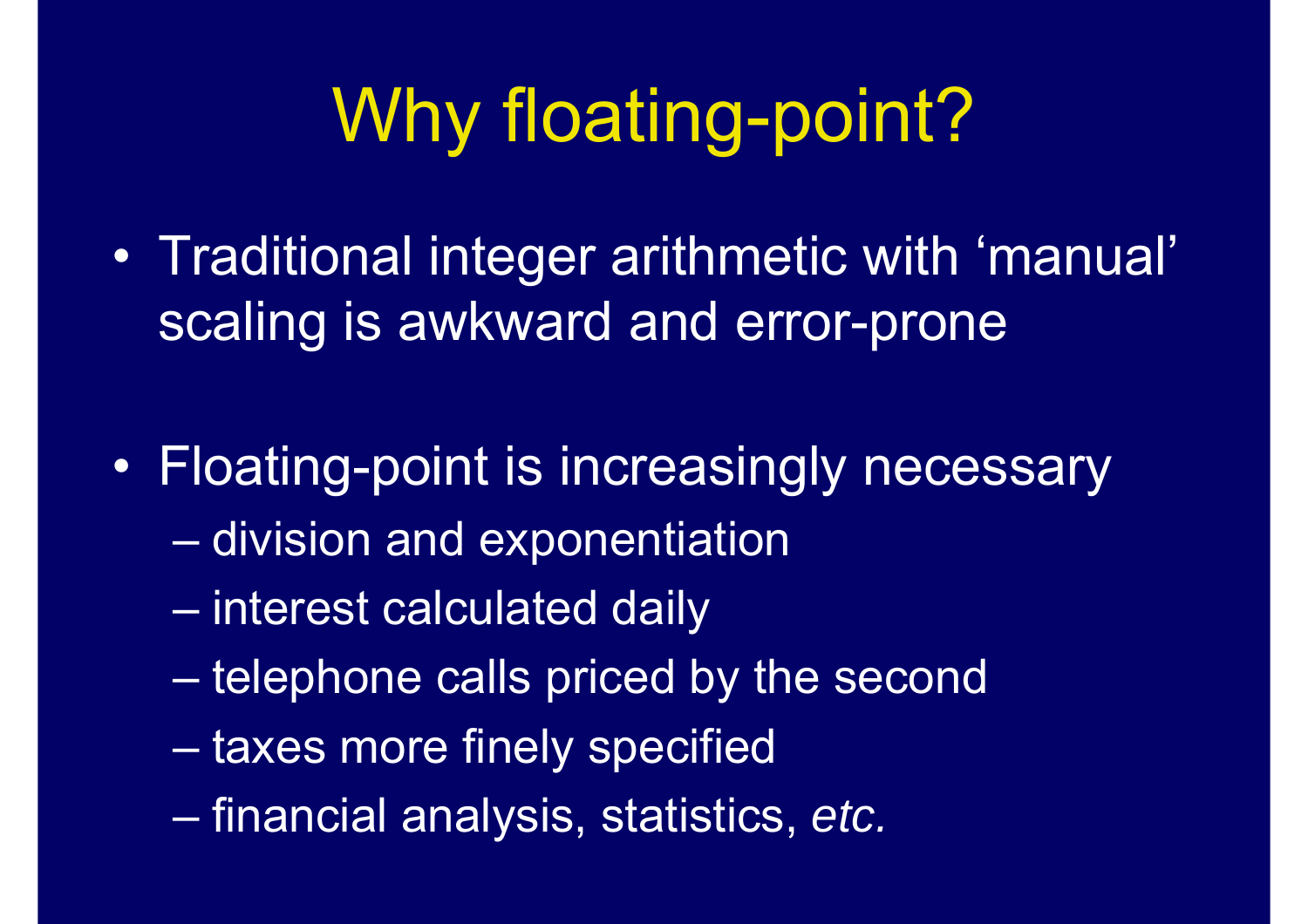# Why not use binary FP?

- $\bullet$  binary fractions *cannot* exactly represent all decimal fractions
- ••  $1.2 \times 1.2$   $\rightarrow$  1.44 ?
	- – 1.2 in a 32-bit binary float is actually: 1.2000000476837158203125

– and this squared is: 1.440000057220458984375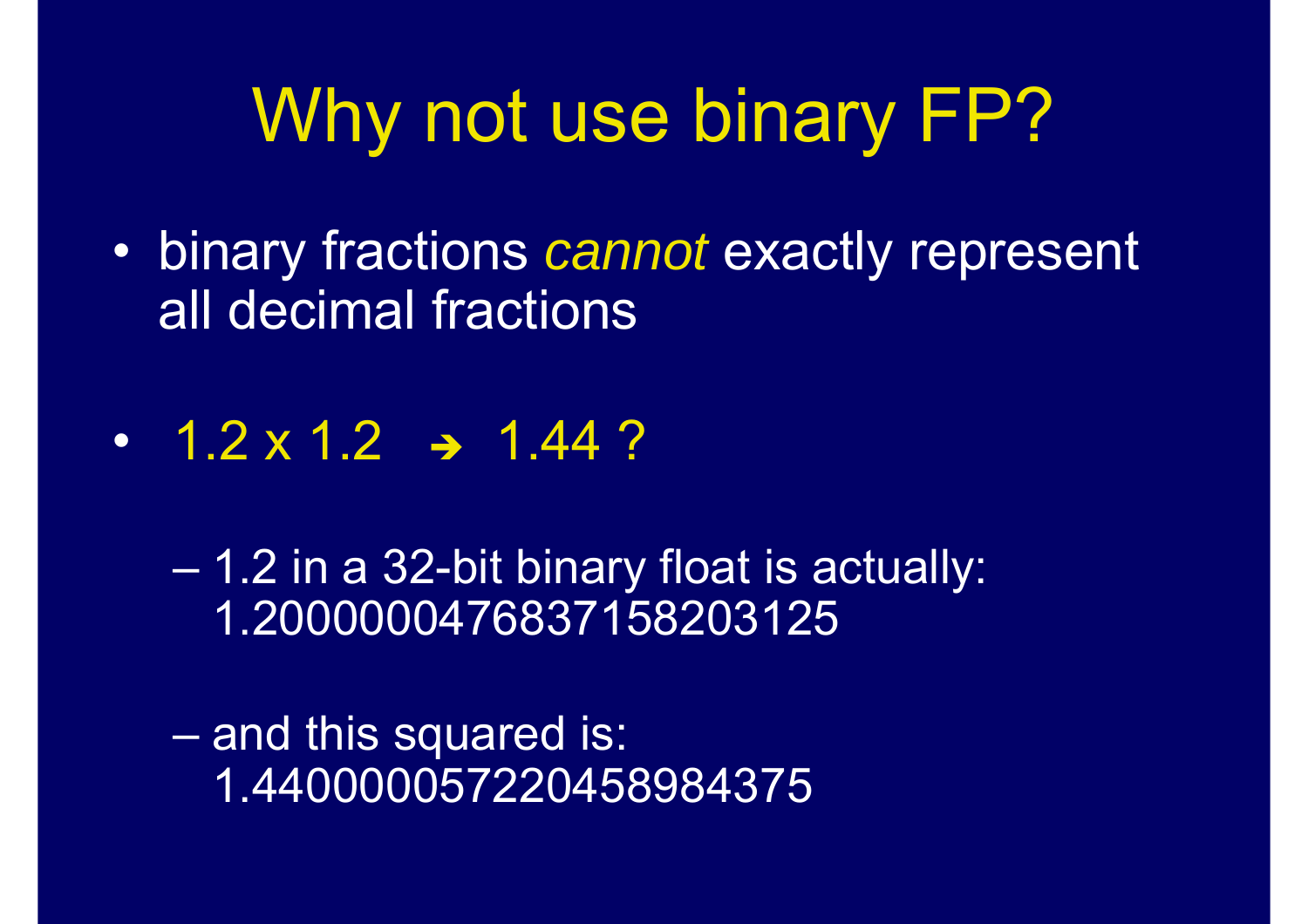#### A financial example…

- $\bullet$  5% sales tax on a \$ 0.70 telephone call, rounded to the nearest cent
- • 1.05 x 0.70 using binary double type is 0.73499999999999998667732370449812151491641998291015625

(should have been 0.735)

 $\bullet$ rounds to \$ 0.73, instead of \$ 0.74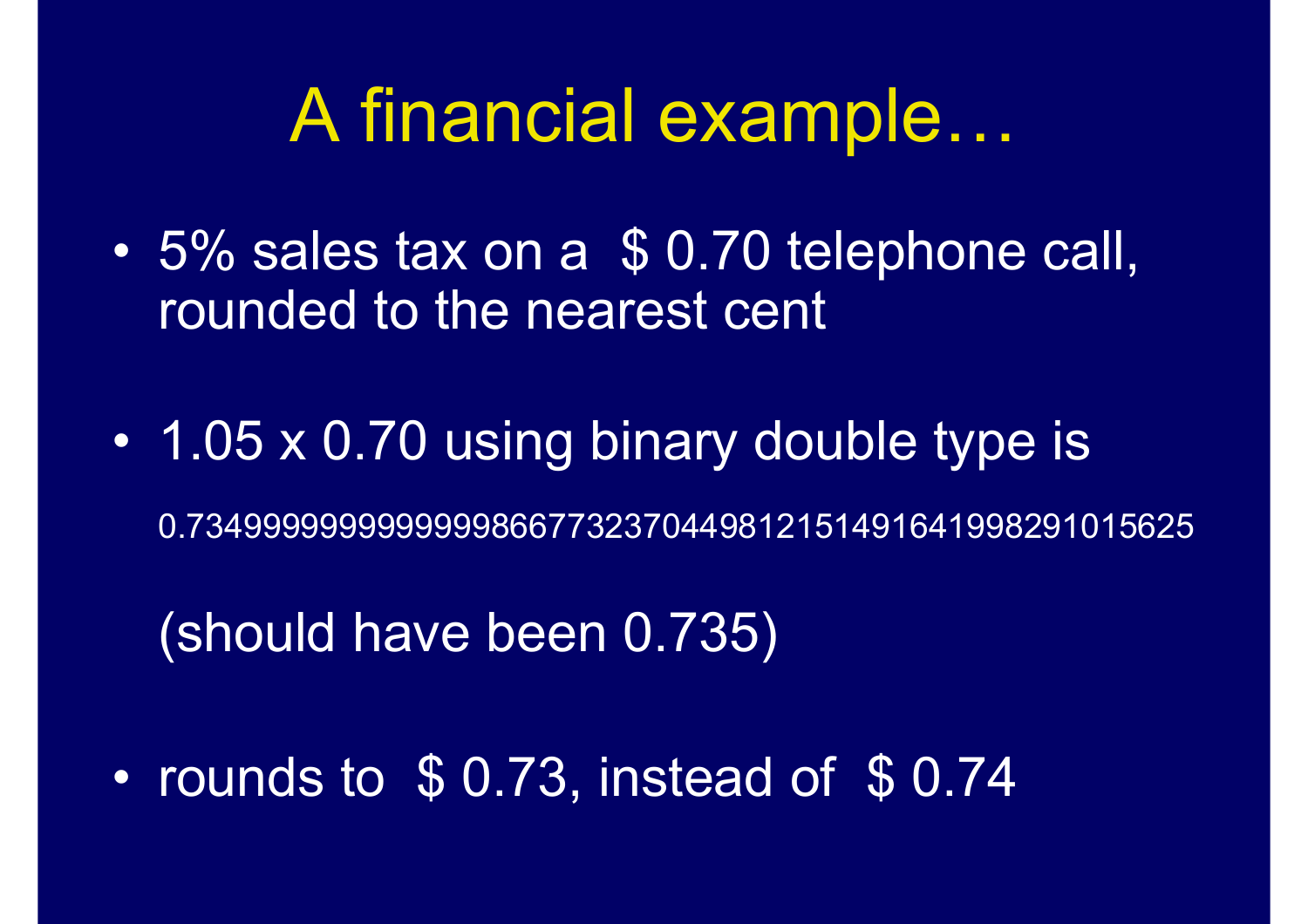## Hence…

- Binary floating-point cannot be used for commercial applications
	- $\mathcal{L}_{\mathcal{A}}$ cannot match values computed by hand
	- $\mathcal{L}_{\mathcal{A}}$  cannot meet legal and financial requirements, which are based on 3,700+ years of decimal arithmetic
- **e**  So applications use decimal software floating-point packages…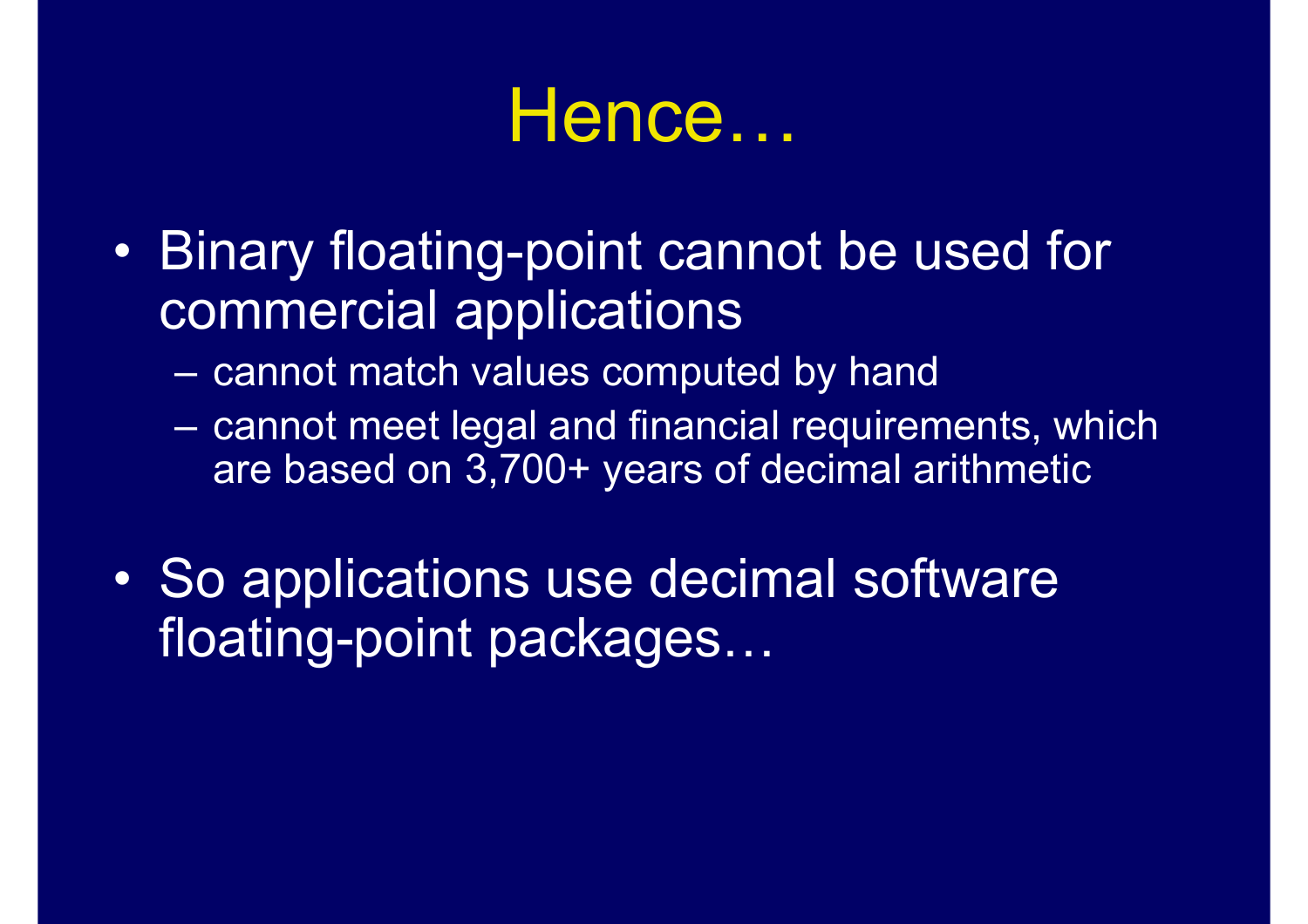#### ...but decimal software is slow…

#### some measurements …

| times in $\mu$ s       | $x=y+z$ | $x=y^*z$ | $x=y/z$ |
|------------------------|---------|----------|---------|
| <b>Java BigDecimal</b> | 1.250   | 1.100    | 8.440   |
| <b>Binary hardware</b> | 0.006   | 0.006    | 0.078   |
| Decimal penalty        | 208x    | 183x     | 108x    |

(These are 9-digit timings. 27-digit calculations are 9x worse for multiply and divide.)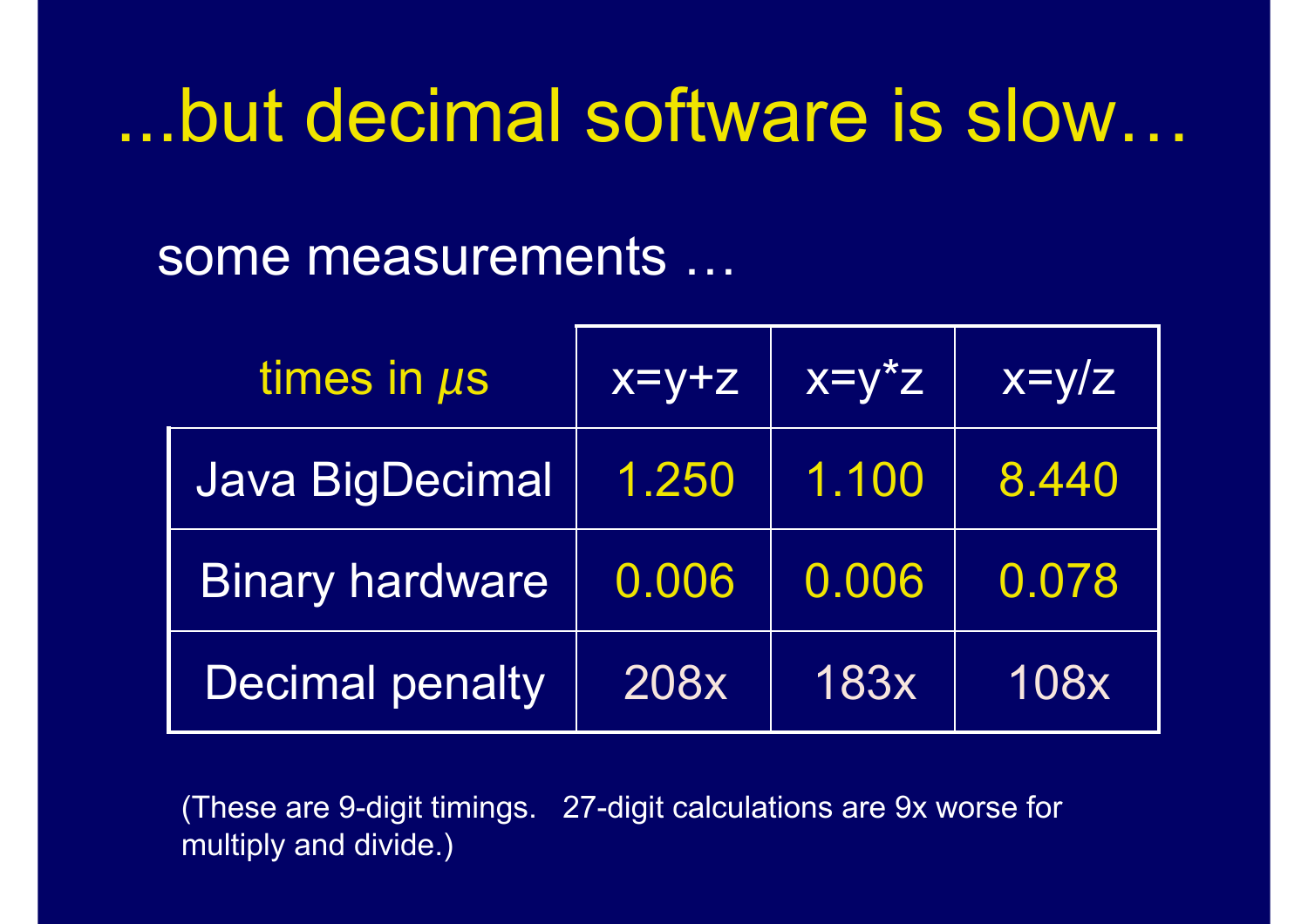## Effect on real applications

• The 'telco' billing application – 1,000,000 calls read from file, priced, taxed, and printed (two minutes-worth)



|                               | Java<br><b>BigDecimal</b> | fastest C<br>package |
|-------------------------------|---------------------------|----------------------|
| time in decimal<br>operations | $93.2 \%$                 | $72.2\%$             |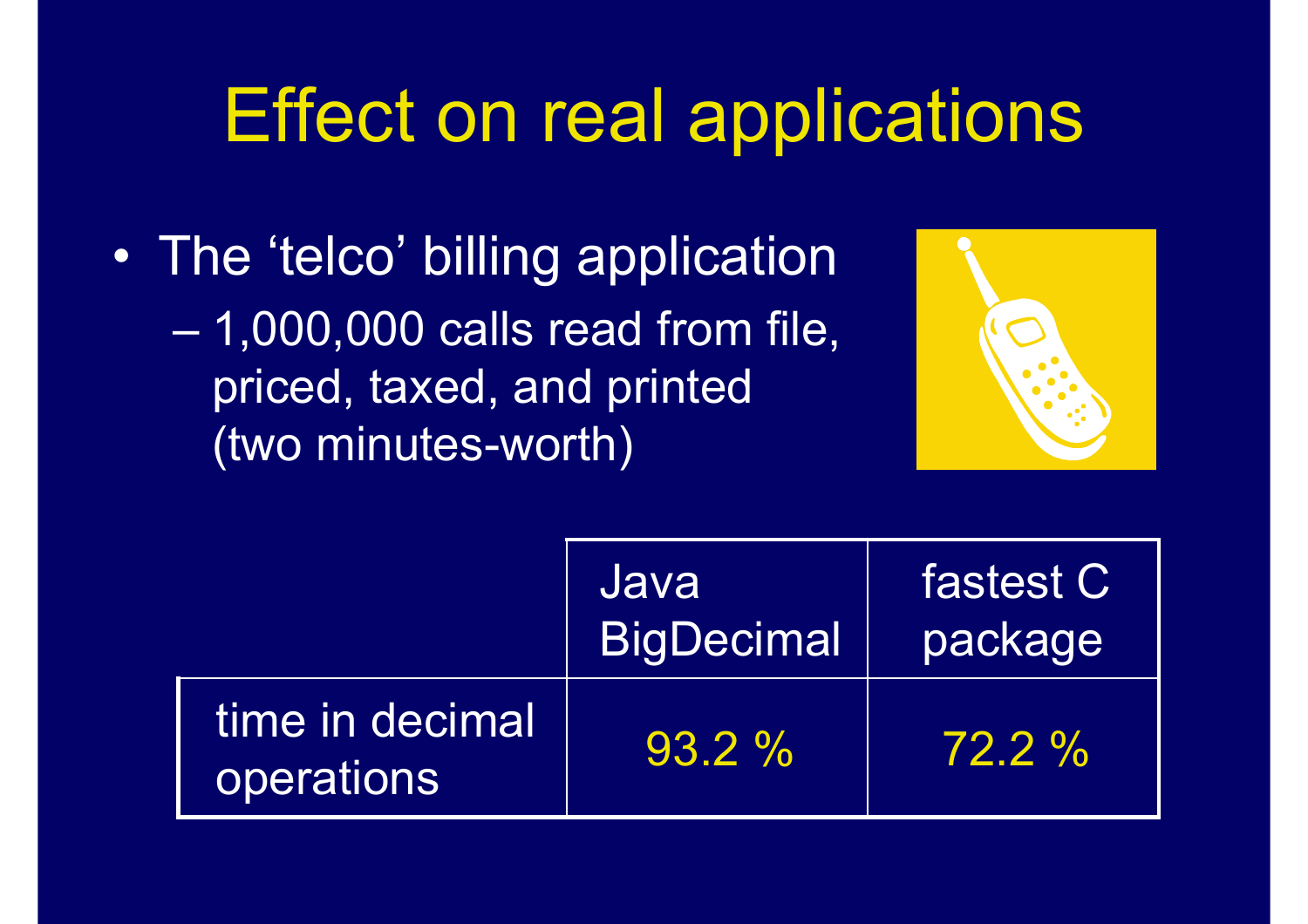# Effect on real applications [2]

- $\bullet$  A 'Web Warehouse' benchmark used float binary for currency and tax calculations
- •We added realistic decimal processing…

|              | <b>transactions</b><br>per second | $69%$ of               |
|--------------|-----------------------------------|------------------------|
| float binary | 3,862                             | workload<br>is decimal |
| decimal      | 1,193                             | arithmetic             |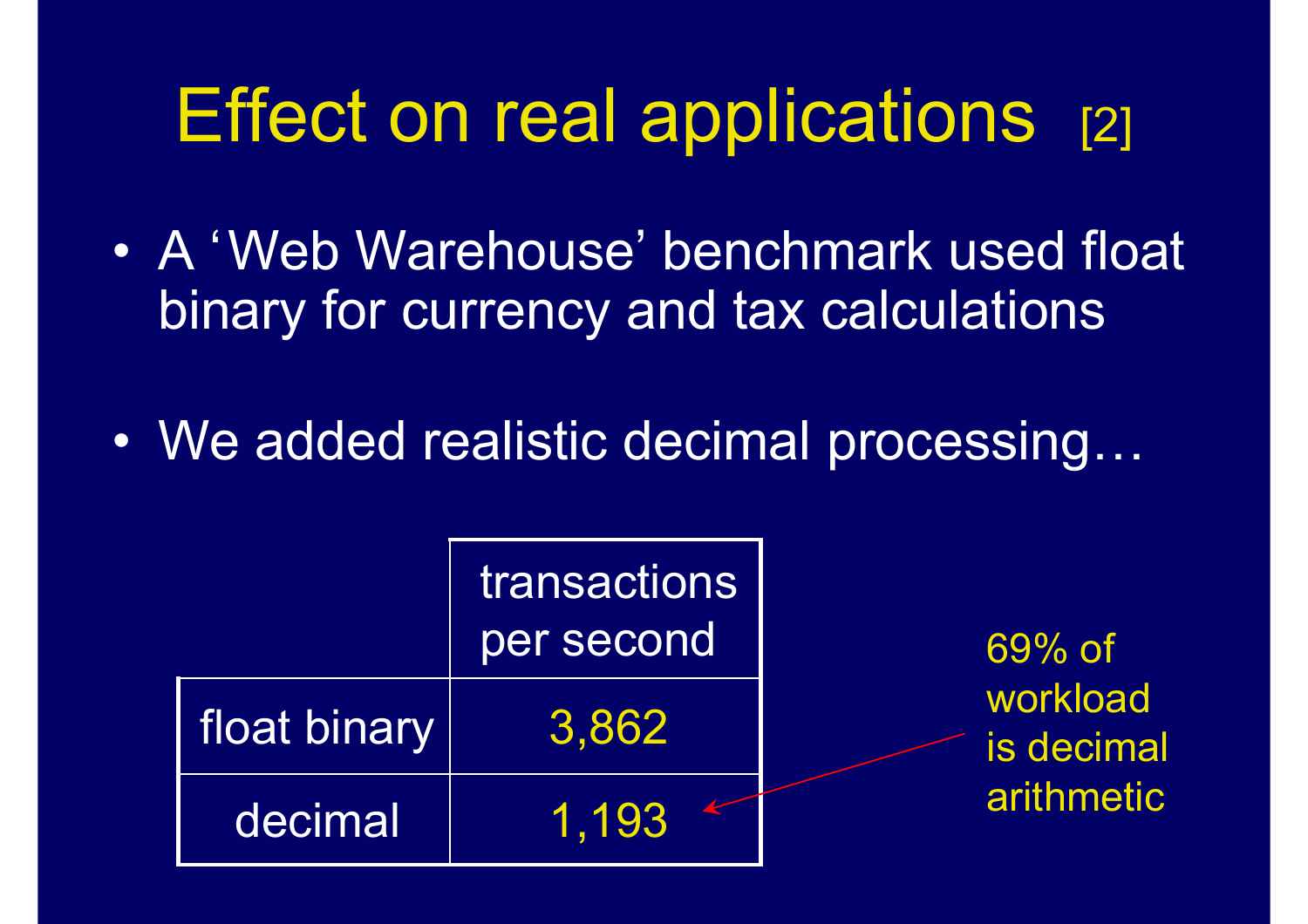#### The path to hardware…

- • A 2x to 10x performance improvement in applications makes hardware support very attractive; IBM is developing it now
- • IEEE 854 tells us how to compute the *value* of floating-point results
- • We can use redundant encodings to allow fixed-point and integer arithmetic, too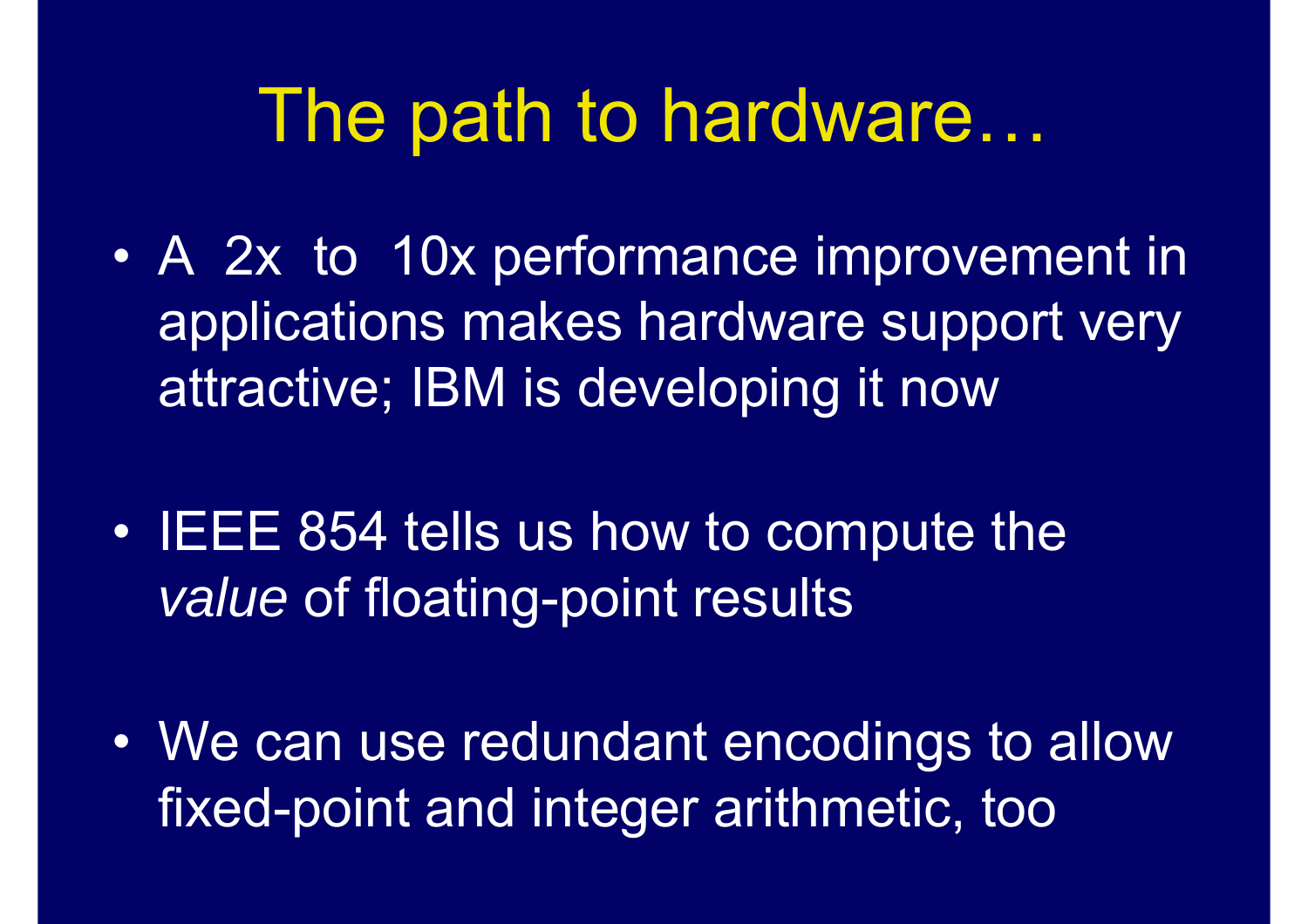# Two-integer decimals

- •value = coefficient x 10exponent
- • integer, fixed-point, and floating-point numbers in one representation
	- –integers always have exponent = 0
	- **Hart Communication**  in general: *numbers with the same number of decimal places have the same exponent, and need no alignment for addition*

*e.g.,* 1.23 and 123.45 both have exponent **-** 2 [123, **-**2] and [12345, **-**2]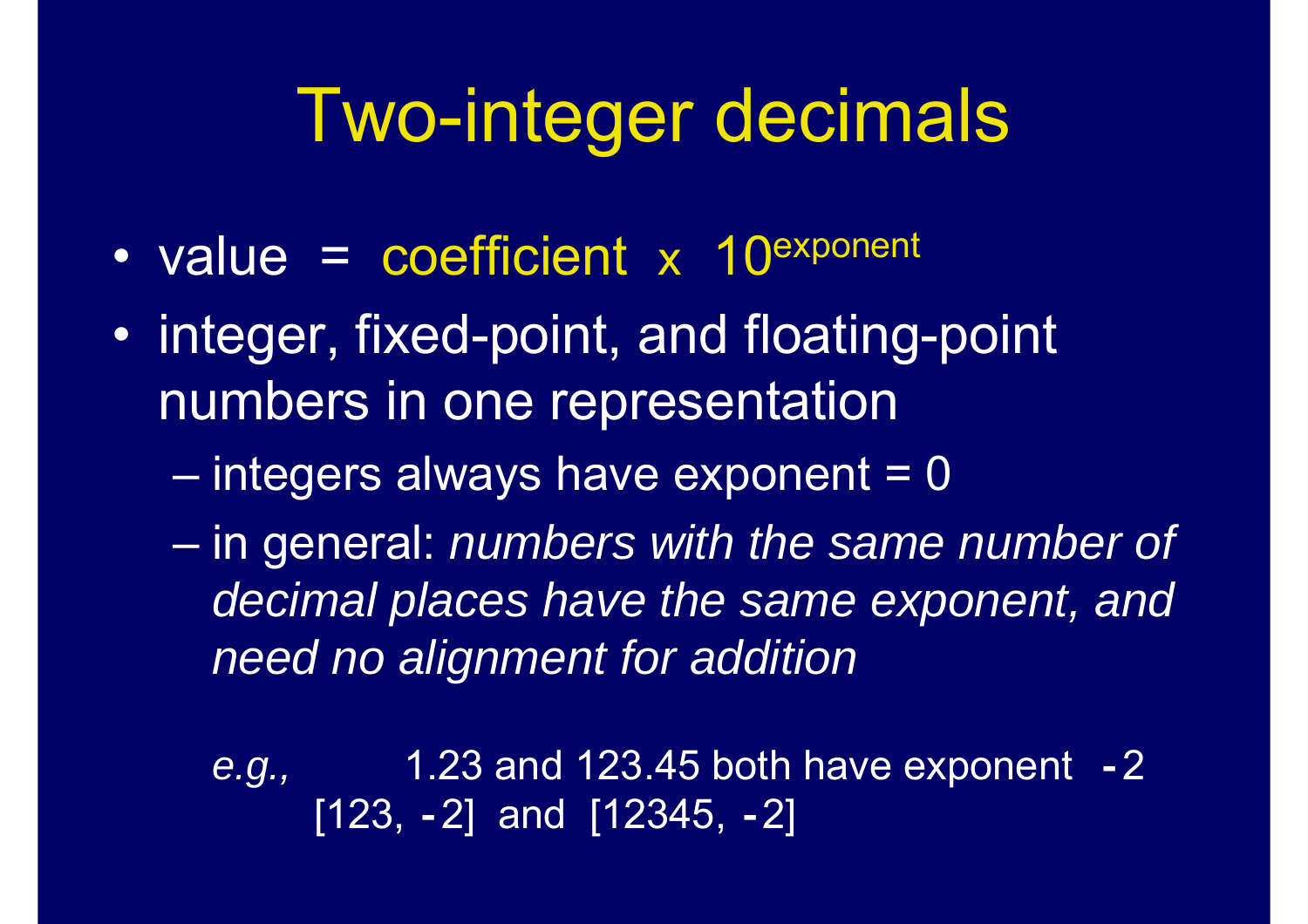## Example: multiplication

 $\bullet$  The significands are multiplied (an integer operation), and the exponent is the sum of the operand exponents

123E **-**2 x 45E **-**1 gives 5535E **-** 3 122E **-**2 x 45E **-**1 gives 5490E **-** 3

- $\bullet$ Independent calculations for the two parts
- • No further processing is necessary unless rounding (*etc*.) is needed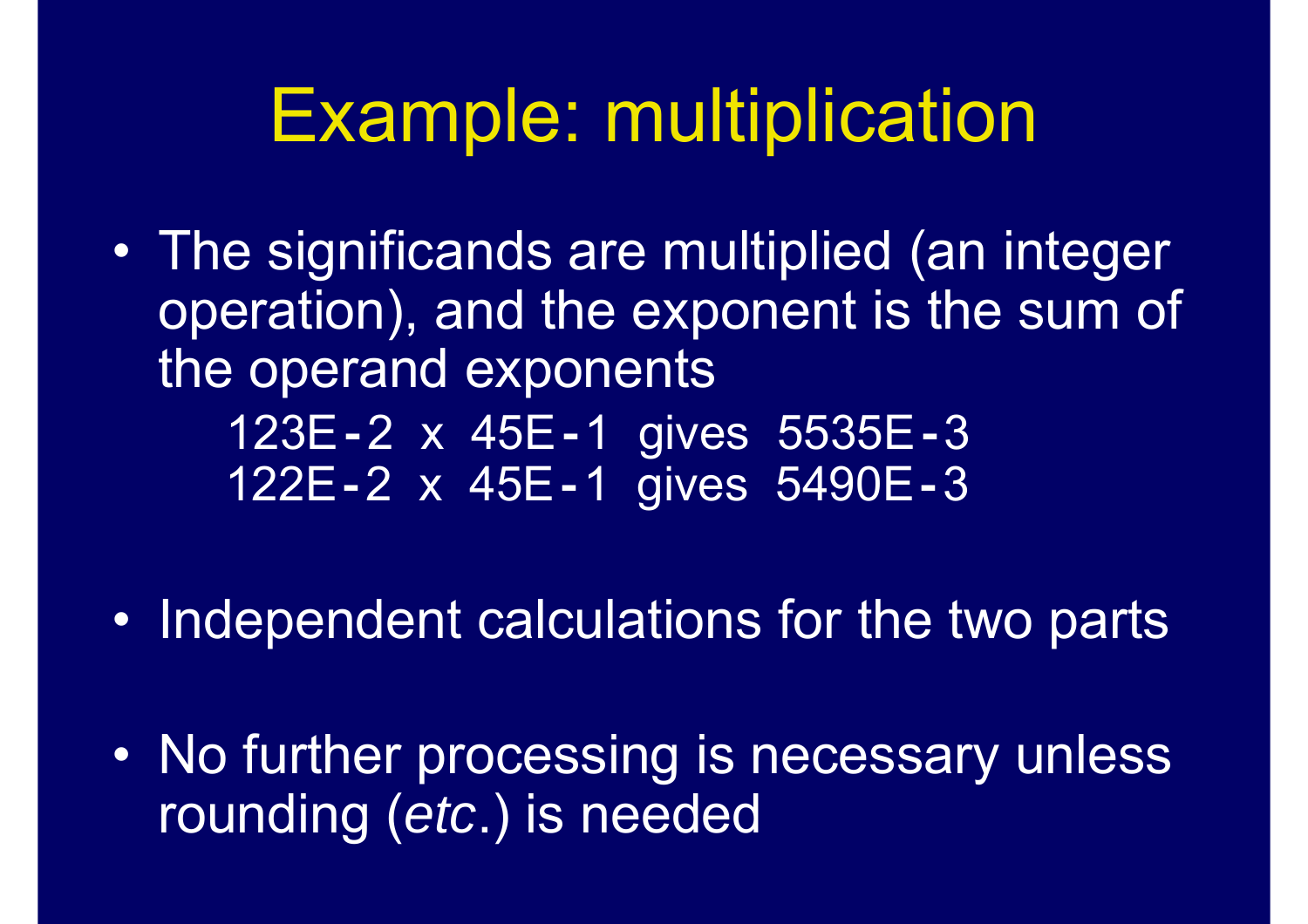# Integer-based floating-point

- $\bullet$  Compatible with:
	- $\mathcal{L}_{\mathcal{A}}$  , where  $\mathcal{L}_{\mathcal{A}}$  is the set of the set of the set of the set of the set of the set of the set of the set of the set of the set of the set of the set of the set of the set of the set of the set of the IEEE 754/854
	- –manual processes (algorism)
	- –legal requirements
	- **Hart Communication**  programming language data types (COBOL, PL/I, Java, C#, Rexx, Visual Basic, *etc*.)
	- databases (DB2, SQL Server, Oracle, *etc*.)
	- –application testcase data formats
	- –mixed-type arithmetic: 12 x \$ 9.99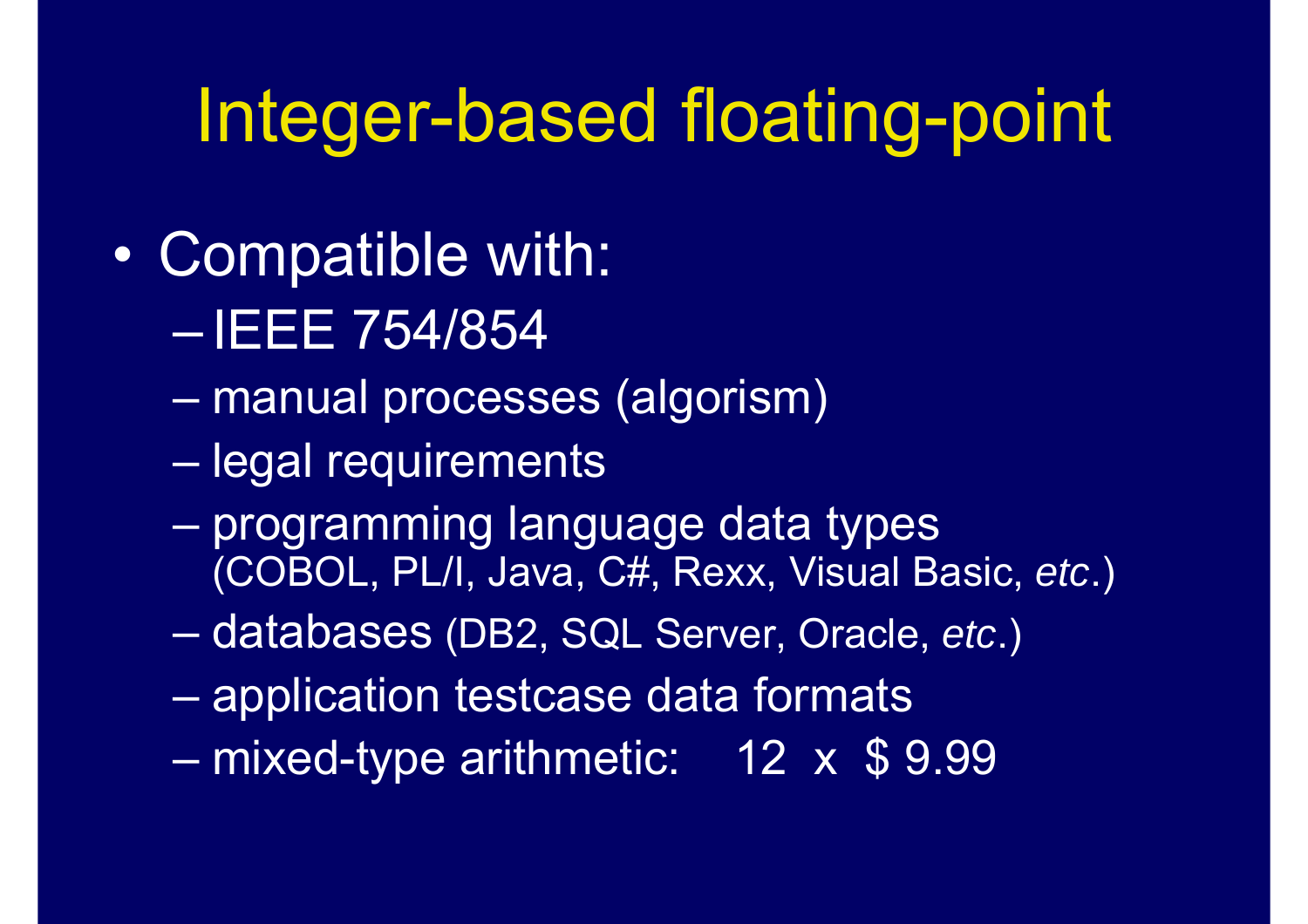# IEEE 754R decimals

- $\bullet$  IEEE 754 revision committee has agreed the arithmetic and three decimal formats: 32-bit, 64-bit, and 128-bit (7, 16, and 34 decimal digits)
- $\bullet$  Like binary, these have NaNs, infinities, and −− 0
- $\bullet$  Compression is used to maximize precision and exponent range (*e.g.,* up to 9.999999999999999 E ± 384 in 64-bit)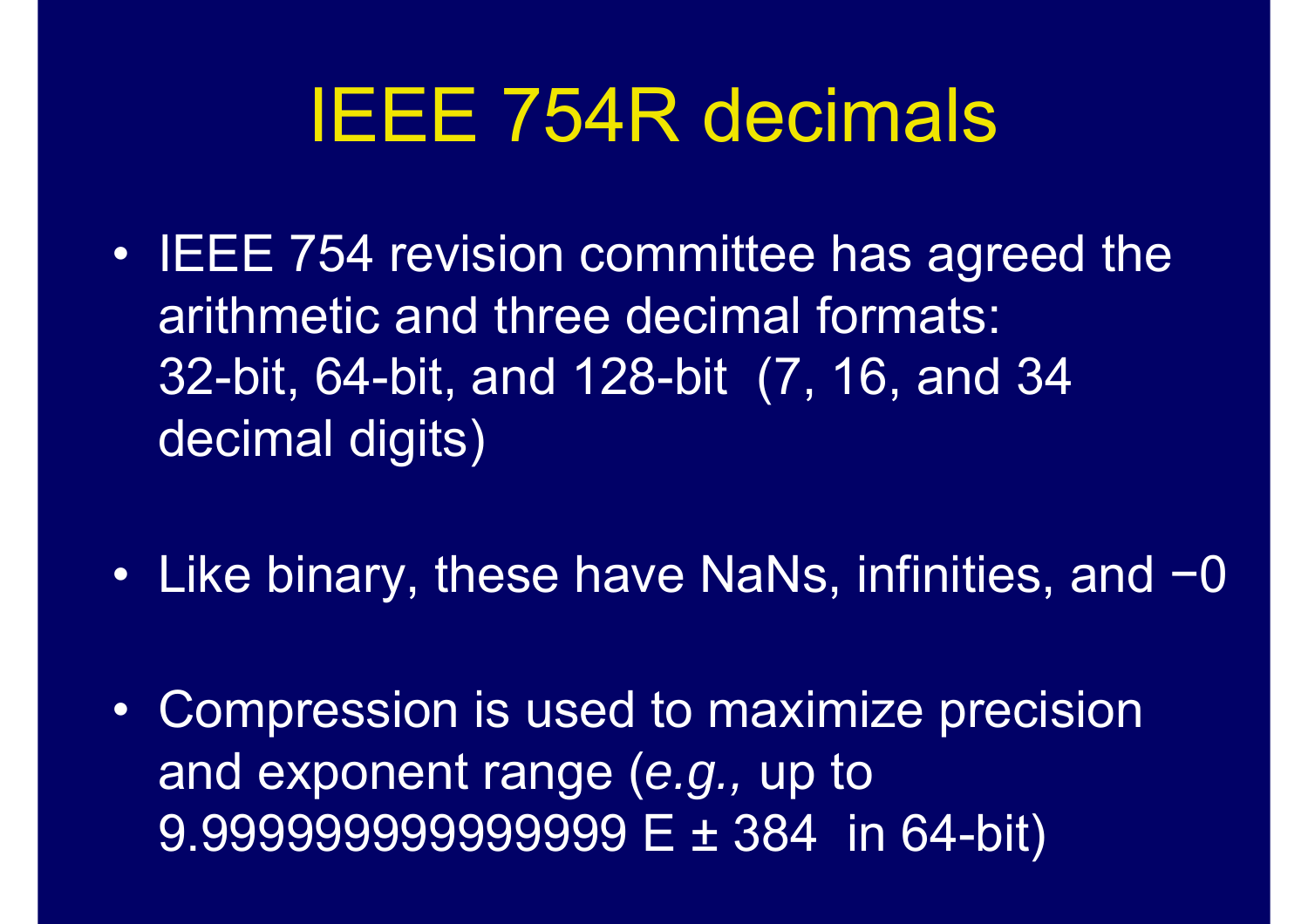# IEEE 754R decimals

• These are new primitive data types, in hardware, coexisting with binary floatingpoint, but maybe …

"… in the relatively distant future, the continuing decline in the cost of processors and of memory will result (in applications intended for human interaction) in the displacement of substantially all binary floating-point arithmetic by decimal"

Professor W. Kahan, UCB, 17.12.2002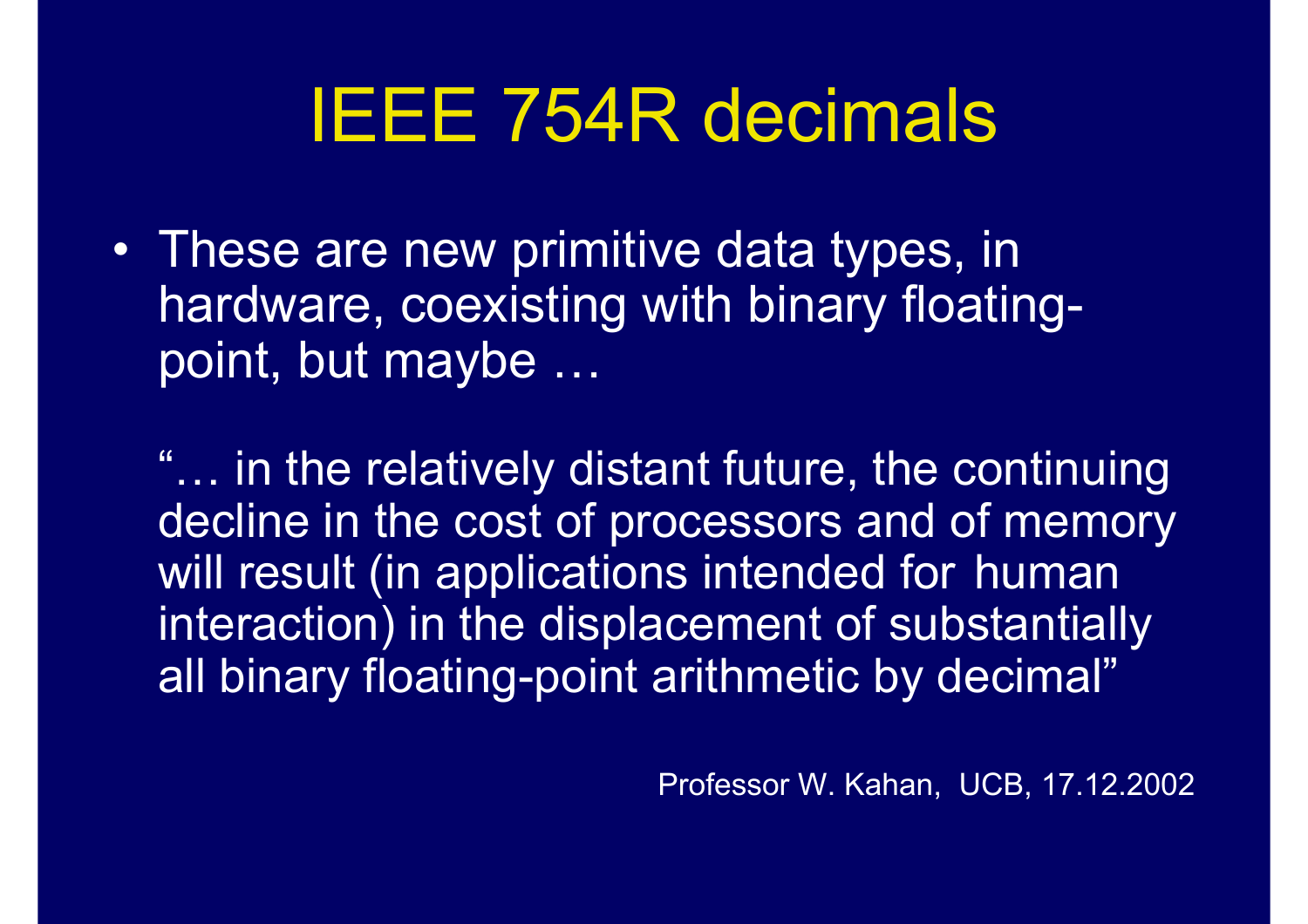# C support

- $\bullet$  C currently allows radix 10 floating-point (in principle) ― but this would redefine **float** and **double**, preventing the use of binary libraries and data in decimal programs (and vice versa)
- $\bullet$ Hence the need for new primitive types
- $\bullet$ Support for these is mostly obvious, but…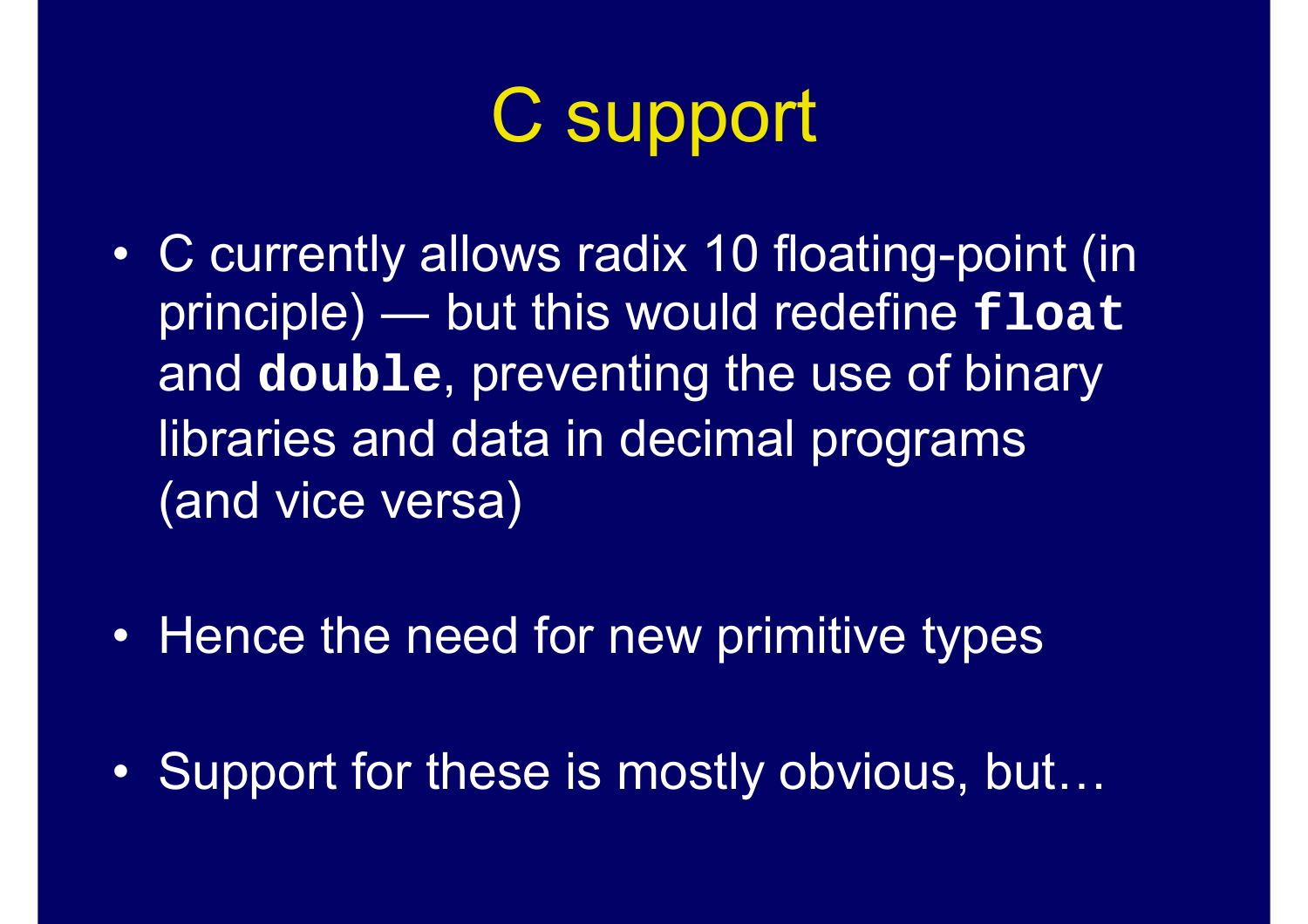#### Some discussion areas

- Naming (N1016 uses **\_Decimal32**, *etc* )
- Conversions to/from float & double (automatic or require cast?)
- Constants and constant expressions For example, in C#:

**decimal d=1.23; // a compile-time error**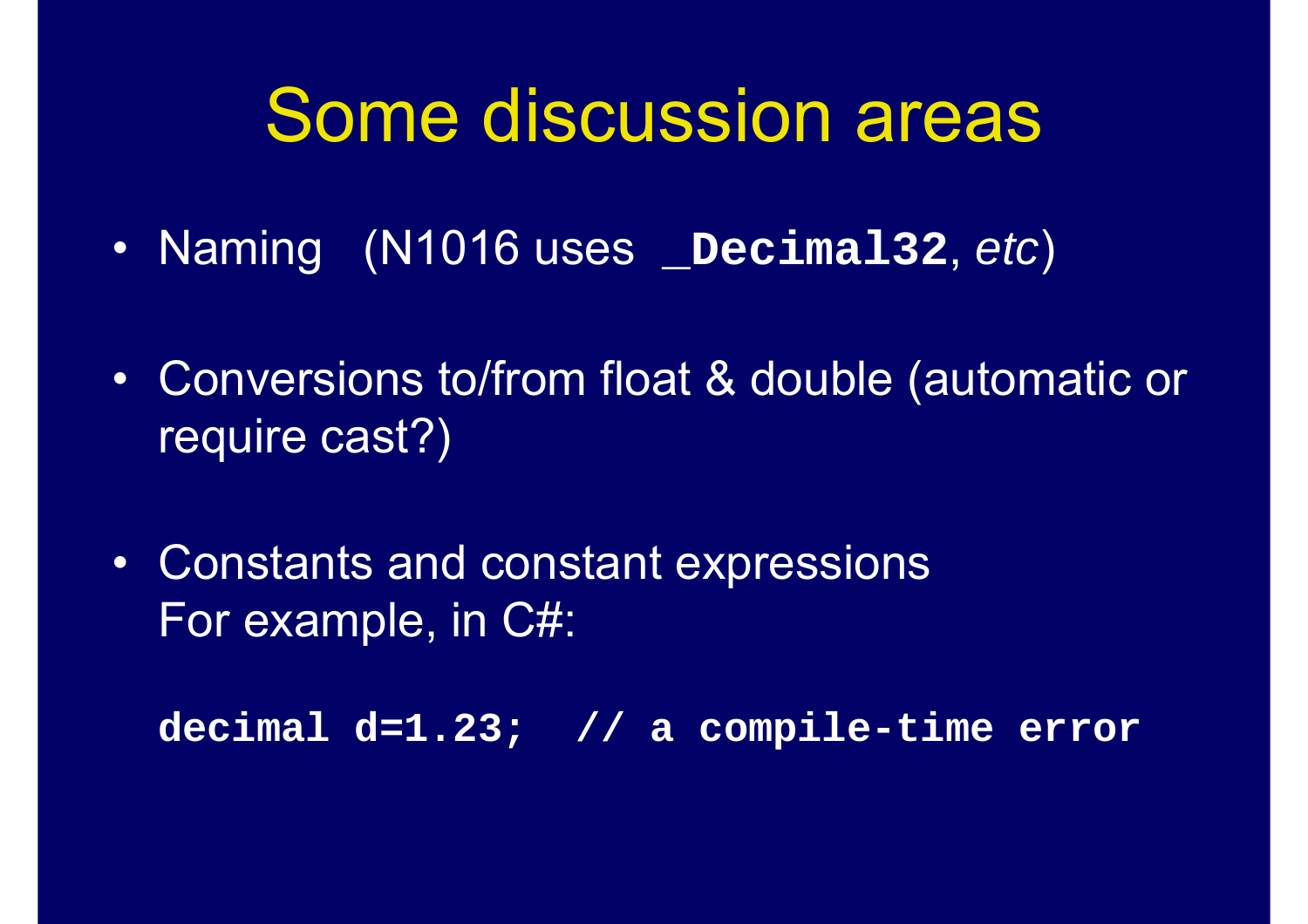# C support

• Naming, conversions, and other details are sufficiently tricky that standardization is both necessary and valuable

**Hart Communication** a Technical Report is probably the best route

– N1016 (Raymond Mak's document) is intended to show what it might look like